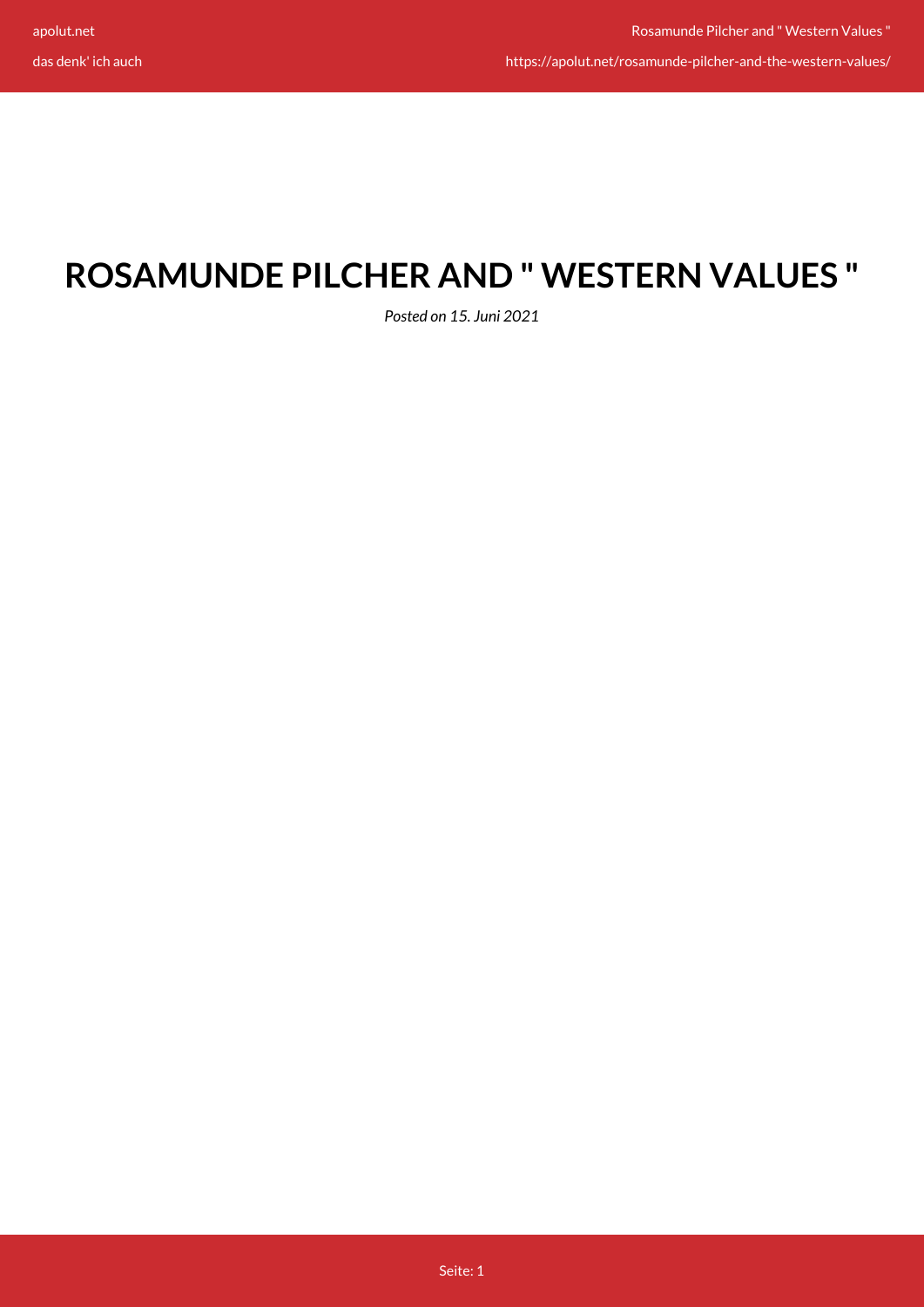## *A commentary by Willy Wimmer.*

Cornwall provided beautiful pictures. We know from Cornwall that the Sunday soap operas on ZDF have little or nothing to do with real life. Why should it be any different this time with the G7 meeting hosted by the British government and a large contingent of royals? It almost makes no sense to listen to NATO's Stoltenberg's public statements anymore. After his visit with U.S. President Joe Biden a few days ago, one had to be amazed. He really spoke in the run-up to the Cornwall meeting and the succession of satrap meetings in Brussels of "values" for which the West is standing.

Especially when dealing with other countries in the world that are called "authoritarian" according to the new NATO terminology. Now it was not the work of these other states that had prevented the West from professing its former values and pursuing a corresponding policy over the past decades. Western policy was so rotten in all areas, starting with the wars, that Western leaders and their supporters preferred to refrain from talking about "values". Our representatives knew exactly when it no longer made sense to get down from the "dead horses". They had already been ridden to death for a long time. Now they are being stuffed again and are being sold to the astonished global audience like the "emperor's new clothes."

It would indeed be a surprise if the German government would commit itself to strictly abide by its own constitution and the prohibition of war of aggression, not only in the matter of war. Or the entire West, which would strictly commit itself to making the United Nations Charter the yardstick of its actions and to orienting relations with all other states accordingly. The applicable rules of international law have reached the "highest level" of global challenge in this Charter after the last global war. Why continue to destroy as has become the Western standard since the Yugoslav war in 1999? This Cornwall G7 meeting has put the cards on the table. And it did so in several ways. When President Joe Biden landed in Pilcher country, the global and European aspects of the meeting became abruptly clear. President Joe Biden warned his British host not to get too carried away with Northern Ireland. It was precisely the combination of the "Good Friday Agreement" and EU membership for Ireland and Great Britain that had laid the groundwork for banishing civil war from Northern Ireland's streets. British Prime Minister Boris Johnson has left no stone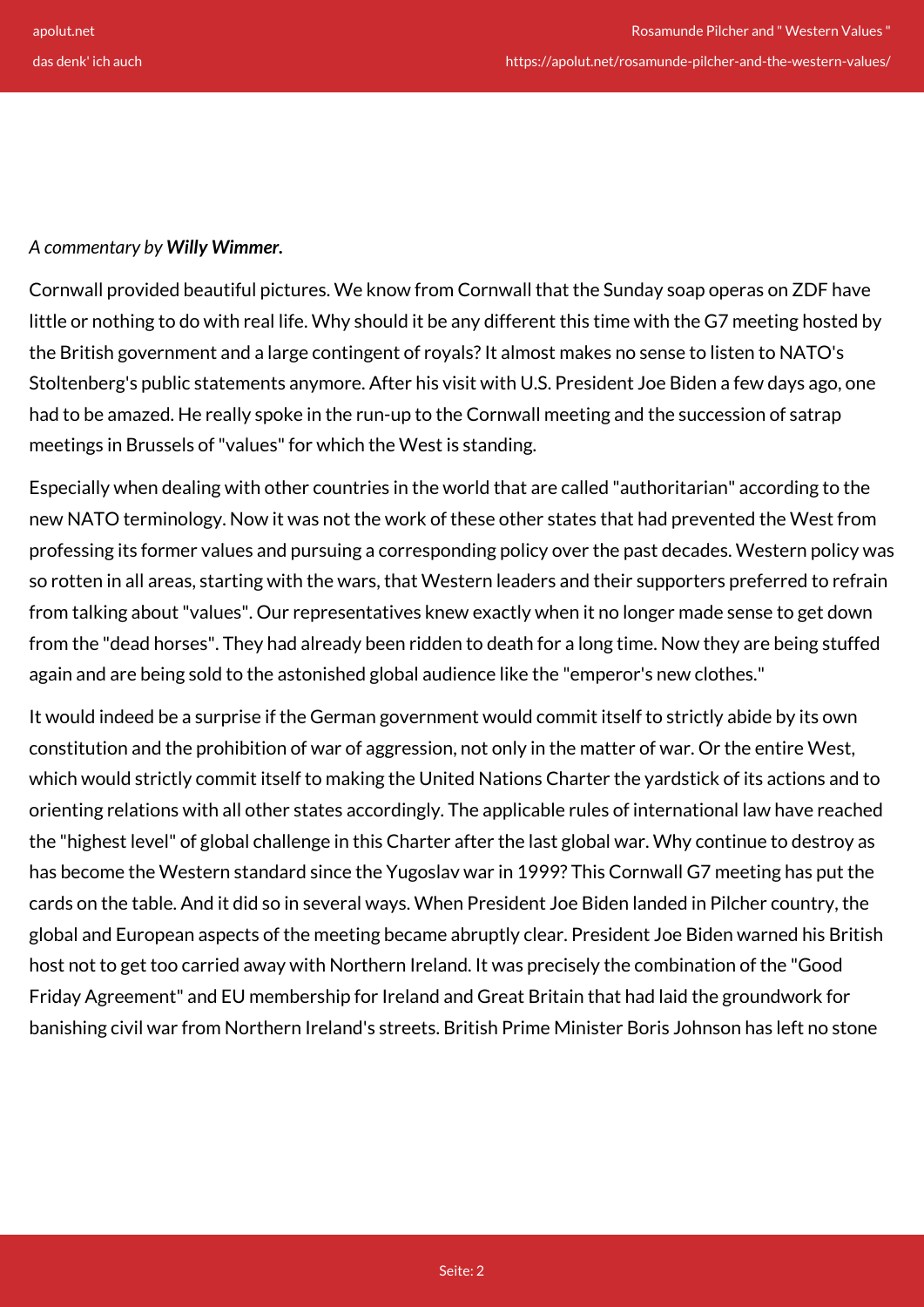unturned since Brexit to confront the EU and Ireland with an almost insoluble question: Using a loophole of British goods for deliveries to the European common market or taking note of the realities in the Britishoccupied territory on the island of Ireland to avoid a war in the "Values West," even if it is called a "civil war." German diplomats who had to experience the horrific Balkan negotiations in the 1990s still talk about the perfidious way in which any peaceful settlement in the Balkans failed because the British had the situation between England, Scotland, Wales and Northern Ireland in mind and believed they had to defend the cohesion of the United Kingdom in the Balkans. This will be, and indeed must be, the mantra of British policy now. This brings questions to Europe that one would rather not ask.

In addition, however, President Joe Biden leaves no doubt about his Irish origins. For Boris Johnson, this must be something like the appearance of the "incarnate". Before Joe Biden is likely to have conquered China as U.S. president, it is more likely that he could go down in history, at least among the Irish, as the creator of Irish unity and the reunification of the separate parts on the island of Ireland. French President Macron, in his talks with Prime Minister Johnson on Northern Ireland and the post-Brexit complications, has made clear how he sees the British position. There is just a difference between the sausage that comes from Toulouse, Lyon or Bordeaux and is consumed in Paris and what goes from Belfast to London. The "Good Friday Agreement" says it all.

However, it wasn't just the Northern Ireland question that hit Cornwall the moment "Airforce one" touched the ground of "Pilcher-land" with screeching tires. With a keen understanding of historical facts, President Joe Biden and Prime Minister Boris Johnson, a few days before the commemoration of June 22, 1941, and thus the beginning of the war by the German Reich against the then Soviet Union, recalled the key element in the assertion of interests of the Anglo-Saxon world: the Atlantic Charter of the summer of 1941 - eighty years ago, in fact, as well as the war of the German Reich against the Soviet Union. One only had to close one's eyes to see, against the background of current global developments, the discrepancy between this Atlantic Charter and the United Nations Charter or even the Charter of Paris of November 1990. It is not the UN Charter which, in the judgment of almost all peoples, is the standard and the means for prosperous cooperation.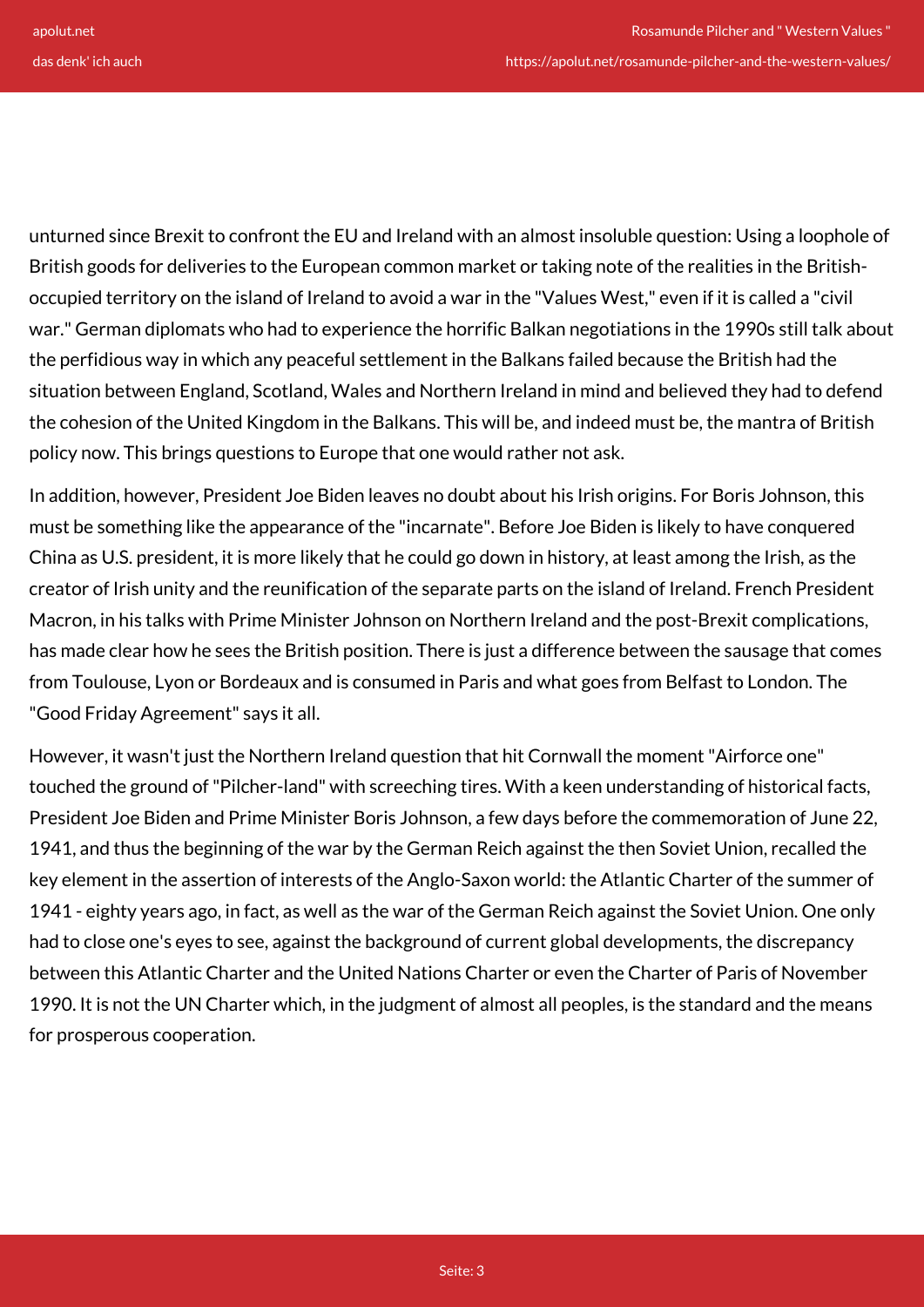The world is the base of operations for the core ideas of the "Atlantic Charter," which is to ensure Anglo-Saxon dominance globally. Anyone who does not go along with this will either soon have to retire politically or can expect to be branded as an "authoritarian ruler" and to be eliminated sooner or later.

*+++*

*Thanks to the author for the right to publish the article.*

*+++*

*Image source: Ilyas Tayfun Salci / shutterstock*

*+++*

*KenFM strives to present a broad spectrum of opinions. Opinion articles and guest posts need not reflect the views of the editorial team.*

*+++*

*KenFM now available as a free app for Android and iOS devices! You can get to the Apple and Google stores via our homepage. Here is the link:<https://kenfm.de/kenfm-app/>*

*+++*

*Subscribe to the KenFM newsletter now: <https://kenfm.de/newsletter/>*

*+++*

*You like our program? Information on other ways to support us here: <https://kenfm.de/support/kenfm-unterstuetzen/>*

*+++*

*Now you can also support us with Bitcoins.*